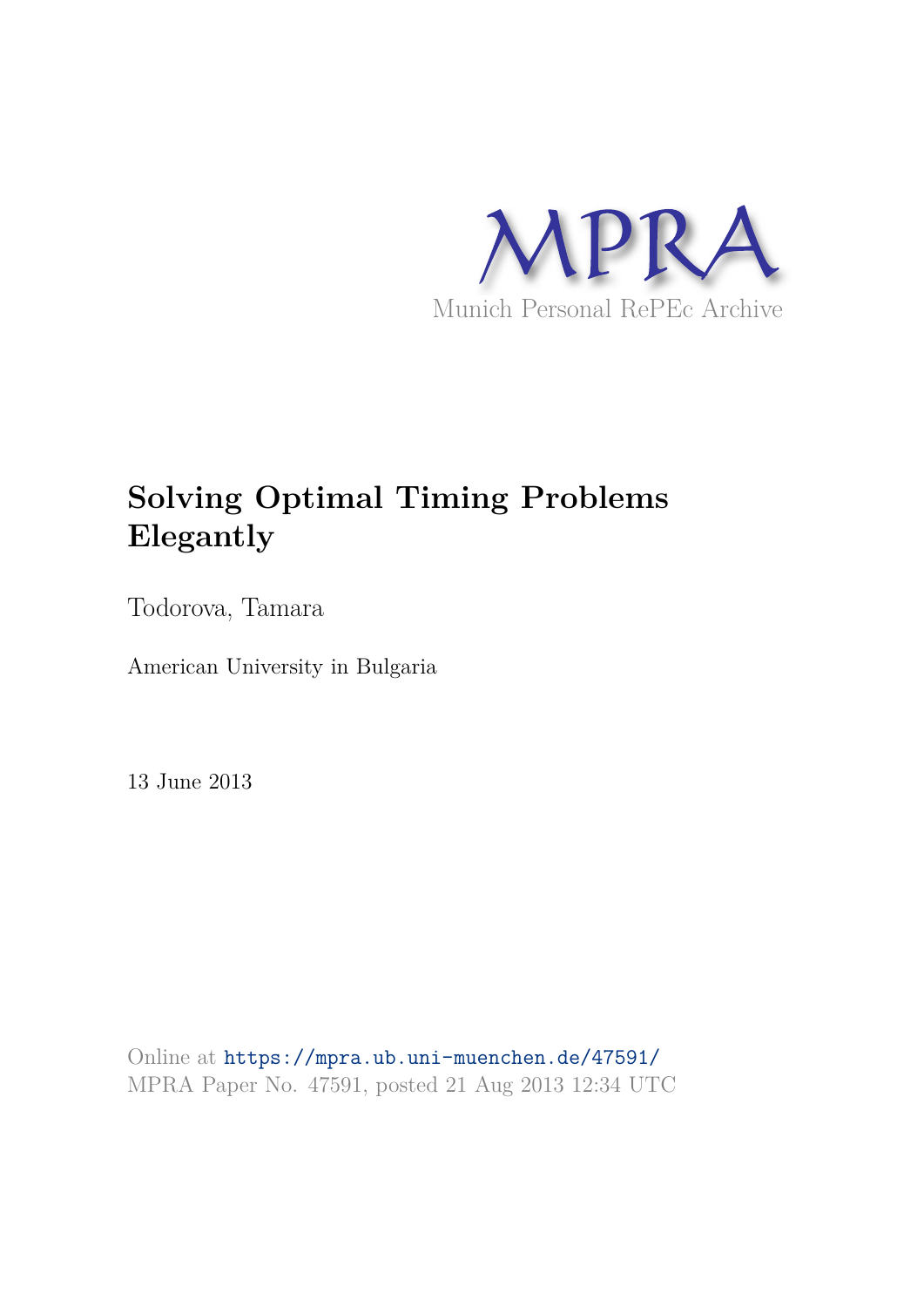Solving Optimal Timing Problems Elegantly

Tamara Todorova<sup>1</sup>

Few textbooks in mathematical economics cover optimal timing problems. Those which cover them do it scantly or in a rather clumsy way, making it hard for students to understand and apply the concept of optimal time in new contexts. Discussing the plentiful illustrations of optimal timing problems, we present an elegant and simple method of solving them. Whether the present value function is exponential or logarithmic, a convenient way to solve it is to convert the base to the exponential number *e*, thus making it easy to differentiate the new objective function with respect to time *t*. This convenient method of base conversion allows to find a second-order derivative and to use the second-order condition as a proof of optimum.

*Keywords* optimization of functions of one variable, continuous time, optimal timing, discounted present value, future value

*Jel codes* A22, C02, C61, Q01, Q2, Q5

#### **1. Introduction**

 $\overline{a}$ 

Optimal timing problems represent an interesting set of illustrations related to economic dynamics and the role of the time factor in economic decision making. These are economic applications of univariate calculus where the argument is time and, given a specific objective function, usually the net present value of an asset or an economic resource, the optimal time or period of appropriating or harvesting the respective resource must be found which maximizes that value. These are problems which answer the question when is the best time, i.e., when is it best to pick up the resource, to harvest the crops or to sell the asset the value of which appreciates with time. Resources could generally be classified as appreciating or depreciating in value terms. Optimal timing problems study resources whose value appreciates with time in terms of rate of growth. When an economic resource loses value with the passage of time, that is, its discounted present value falls, optimal timing problems demonstrate its depreciation in the context of its rate of decay.

Various illustrations could be given of resources whose value grows as time goes by. Examples of this type answer questions such as when is the best time to pick olives, oranges, or peaches in the orchard, tomatoes in the garden, flowers in a flower plant or a greenhouse, grapes in the vineyard so that to produce wine. Except crops such examples ask when it is best to cut trees so that to maximize the value of lumber or to receive highest yields from selling it. Also from the realm of environmental and natural resource economics we may seek to find when to harvest fish or other from a common-pool or a common access resource. Optimal timing problems have

<sup>&</sup>lt;sup>1</sup> Tamara Todorova is a full-time associate professor in the Department of Economics at the American University in Bulgaria (e-mail: ttodorova@aubg.bg).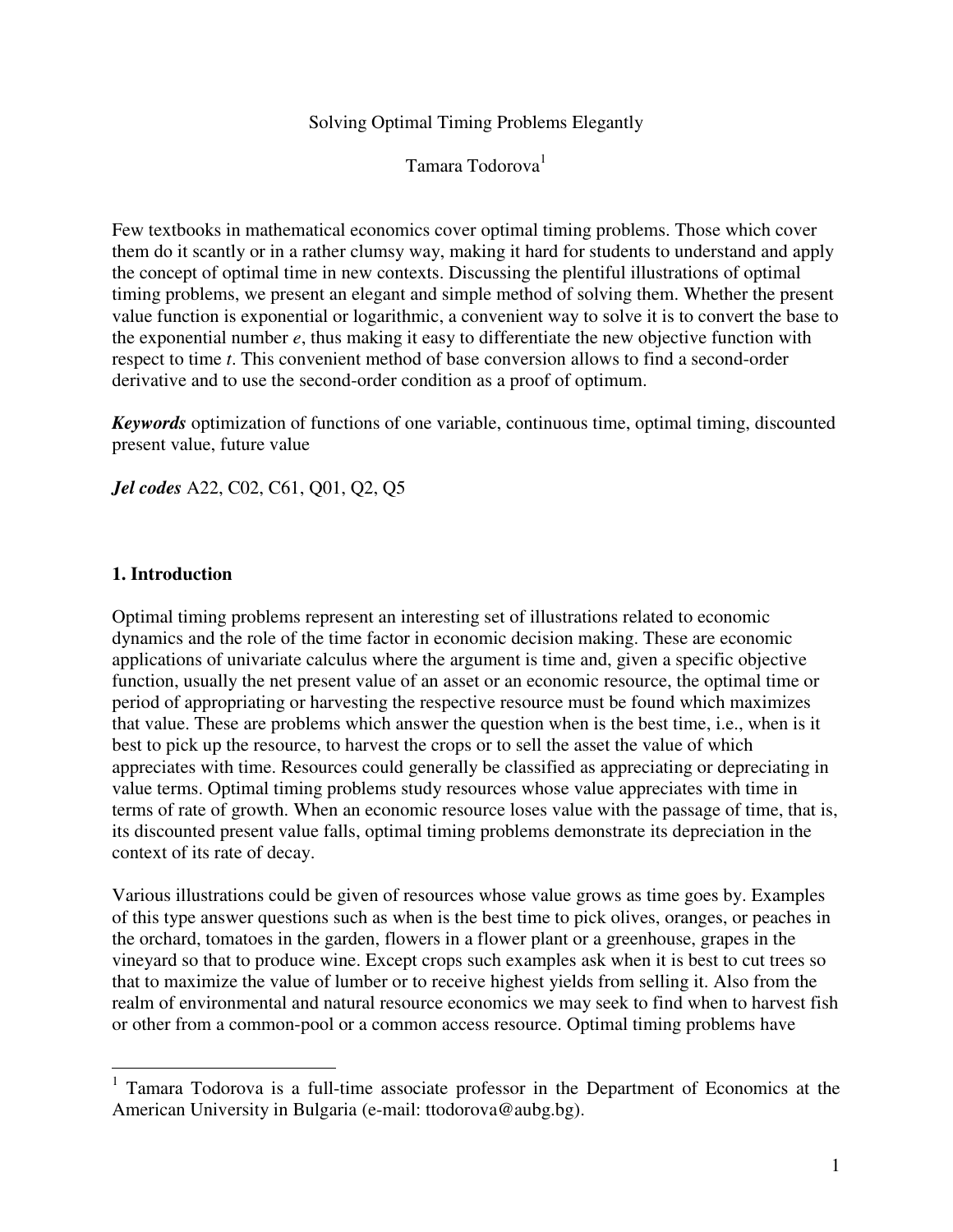relevance not only to mathematical but to environmental economics as well. Examples from mining and extraction depict resources whose value depreciates with time, for instance, extraction of oil from an oil well, mining from mines, etc. With extraction and mining the value of the resource will be declining with time as the resource gets depleted and it becomes harder to extract it.

Examples of appreciating assets beyond the scope of agricultural and environmental economics include artifacts, collection items and jewelry. Such examples ask when the best time is to sell a ruby, a Picasso picture, or a golden Rolex. In view of their diverse illustrations it is puzzling that most economic textbooks ignore optimal timing problems or present them mostly or only in the context of financial economics. The usual representation in economic literature is that of the principal and the interest where the discounted value of a financial asset (say a deposit) is sought to be maximized. The net present value can be traced using either a given simple or a compounded interest. This limited framework within which optimal timing is presented makes it uninteresting for undergraduate students who cannot always see the diverse and plentiful illustrations that optimal timing problems pose. The paper studies the essence, importance, validity and variety of optimal timing problems as they are covered in mathematical economics. Part 1 is a brief introduction. Part 2 elaborates on the diverse applications of optimal timing, its increasing importance and relevance to economic decision making. Part 3 covers some useful approaches to teaching and solving optimal timing problems elegantly including base conversion, derivatives of exponential and logarithmic functions, etc. The paper ends with conclusions.

# **2. Validity and importance of optimal timing**

Optimal timing problems are a suitable pedagogical tool to learning in an introductory course in mathematical economics or quantitative methods in the social sciences as part of program requirements. From a purely mathematical point of view, they are a very good setting for presenting optimization, one of the key aspects of mathematical economics, in particular, and of economics, in general. As they represent simple optimization of a function of one variable, they serve a good pedagogical purpose where the student can see how an economic function is maximized, what its best value is as well as that of the argument. Rather than using the standard and somewhat routine examples of profit maximization (in terms of output in the simple case of one variable or the output levels of two or more products in the multivariate case) and production function (where output is maximized given certain input conditions), optimal timing problems optimize a function in terms of time and study economic events dynamically. Thus they represent a simple illustration of economic dynamics without the need to go into dynamic programming or dynamic optimization at this very early stage of education and just using the tools of static optimization. Also mathematically, optimal timing problems are richer than the simple polynomial functions of profit (where total revenues and total costs are involved and where the highest degree is cubic) in that they demonstrate interesting exponential and logarithmic functions. Thus, it is normal to cover optimal timing problems in the chapter on exponential and logarithmic functions as types of inverse functions. The introduction of the exponential number *e*, having wide applications in economics, is a further advantage to the teaching of optimal timing. The professor could, for instance, relate the discussion to elasticity, its estimation and econometric analysis. While students learn a new perspective of optimization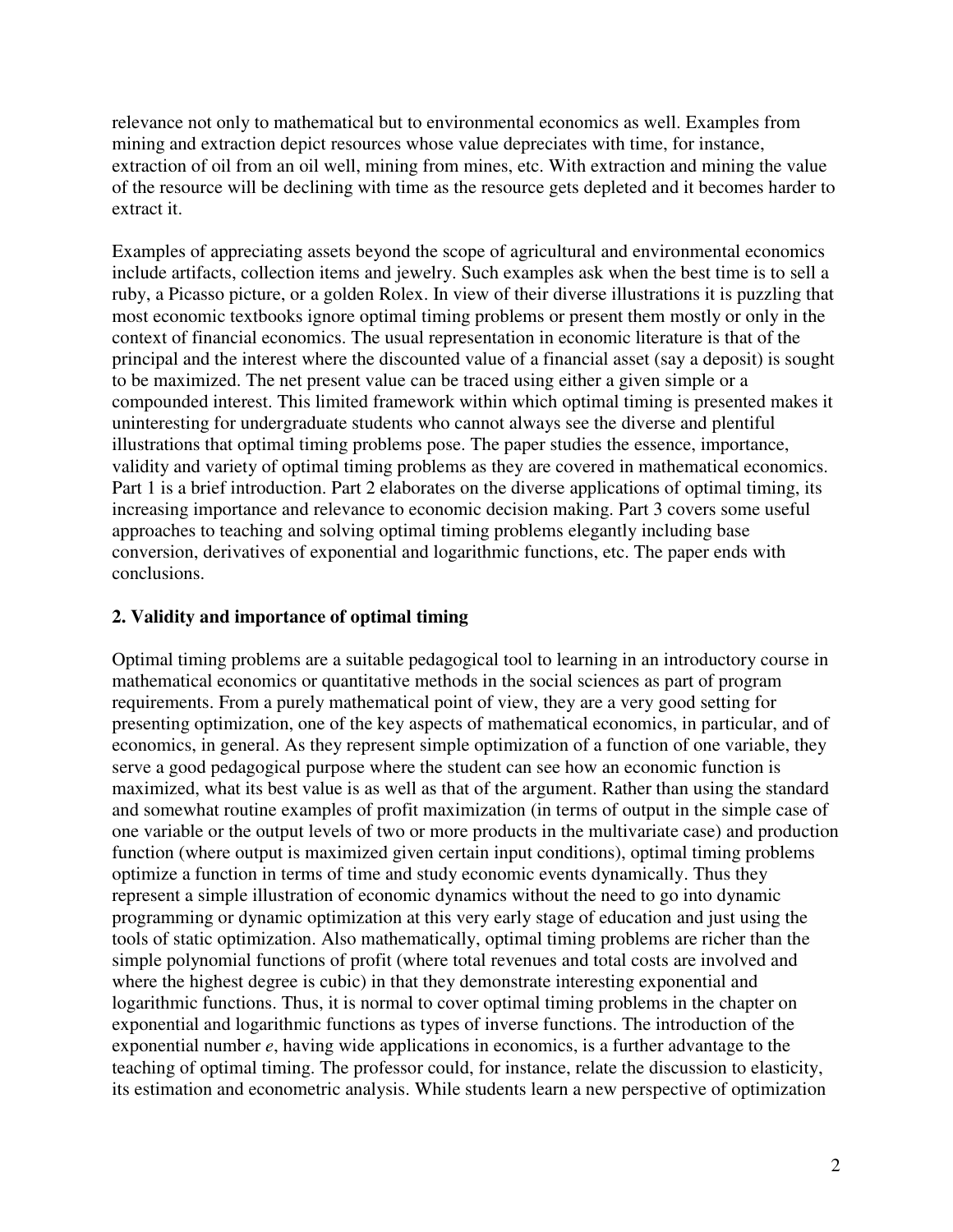and best values, they do not have to go into the bogey of multivariate calculus and optimizing functions of two and more variables. The latter require knowledge of quadratic forms, first- and second-order differentials, Hessian matrices and determinants at best (in the unconstrained case) and bordered Hessian matrices and determinants at worst (in the constrained case).

From a general pedagogical and didactic point of view, this set of problems teaches students about natural and environmental resources, how they can be used optimally, how they should be stored, what waiting time is, how it relates to interest rate, etc.<sup>2</sup> Many dwell on examples from agriculture which expands student knowledge to the subject of agricultural economics. Meanwhile, the student understands that optimal time does not mean optimal quality and that the two are not quite identical. For instance, students learn that waiting time to grow grapes in order to produce wine for sale to consumers is shorter than that needed to produce and store wine for personal consumption. They are surprised to find out that bananas are picked unripe in order to be exported or sold later in the stores where optimal time accounts for their growth at the time of transportation and distribution. With the help of optimal timing they learn to distinguish firm profit from customer satisfaction where optimal time maximizes profit to the firm or entrepreneur, not consumer utility. If the entrepreneur were to produce for self-satisfaction, that is, being the consumer himself, and in the form of a household activity (or as part of the do-ityourself sector) he would wait much longer to obtain the best taste of products.<sup>3</sup>

Optimal timing problems are rarely covered in mathematical economics textbooks and their coverage is usually superficial. One reason why they are neglected might be the disagreement among economists about the validity of optimal timing models. Generally, they are refuted by some economists who do not consider them realistic in that they fail to correctly describe the path or function by which an economic resource or asset grows. More specifically, Samuelson (1976), discussing the economics of forestry, observes that "standard managerial economics, and actual commercial practice, both tend to lead to an optimal cutting age of a forest that is much shorter than the 80 or even 100 years one often encounters in the forestry literature."<sup>4</sup> Exploring his tree-cutting example further, he maintains that many of the assumptions made in an optimal tree-cutting model are unrealistic. These, in his view, include: "(1) knowledge of future lumber prices at which all outputs can be freely sold, and future wages of all inputs; (2) knowledge of future interest rates at which the enterprise can both borrow and lend in indefinite amounts; … (3) knowledge of technical lumber yields that emerge at future dates once certain expenditure inputs are made (plantings, sprayings, thinnings, fellings, etc.) … (4) [the condition] that each kind of land suitable for forests can be bought and sold and rented in arm's length transactions between numerous competitors … so as to *earn the same maximum rent* obtainable at the postulated market rate of interest."<sup>5</sup> He observes that tomorrow's lumber prices, as well as future interest rates, are not knowable today, and that given the uncertainties of interest and profit

 $\overline{a}$ 

 $2^2$  For optimal timing problems in relation to environmental policy see Pindyck, Robert S. "Optimal Timing Problems in Environmental Economics," *Journal of Economic Dynamics and Control*, 26 (2002), pp. 1677-1697.

 $3$  Industrial wine producers, for instance, are said to produce wine for domestic consumption by methods different from those applied in the market, for instance, picking grapes later than the general produce, picking the best grapes, using a different technology or different ingredients, storing the wine longer and keeping the best wine for home consumption.

<sup>4</sup> Samuelson, P. A. "The Economics of Forestry in an Evolving Society," *Economic Inquiry*, Vol. XIV, December, 1976, pp. 466-492, p. 467

 $<sup>5</sup>$  Italics in the original, p. 470</sup>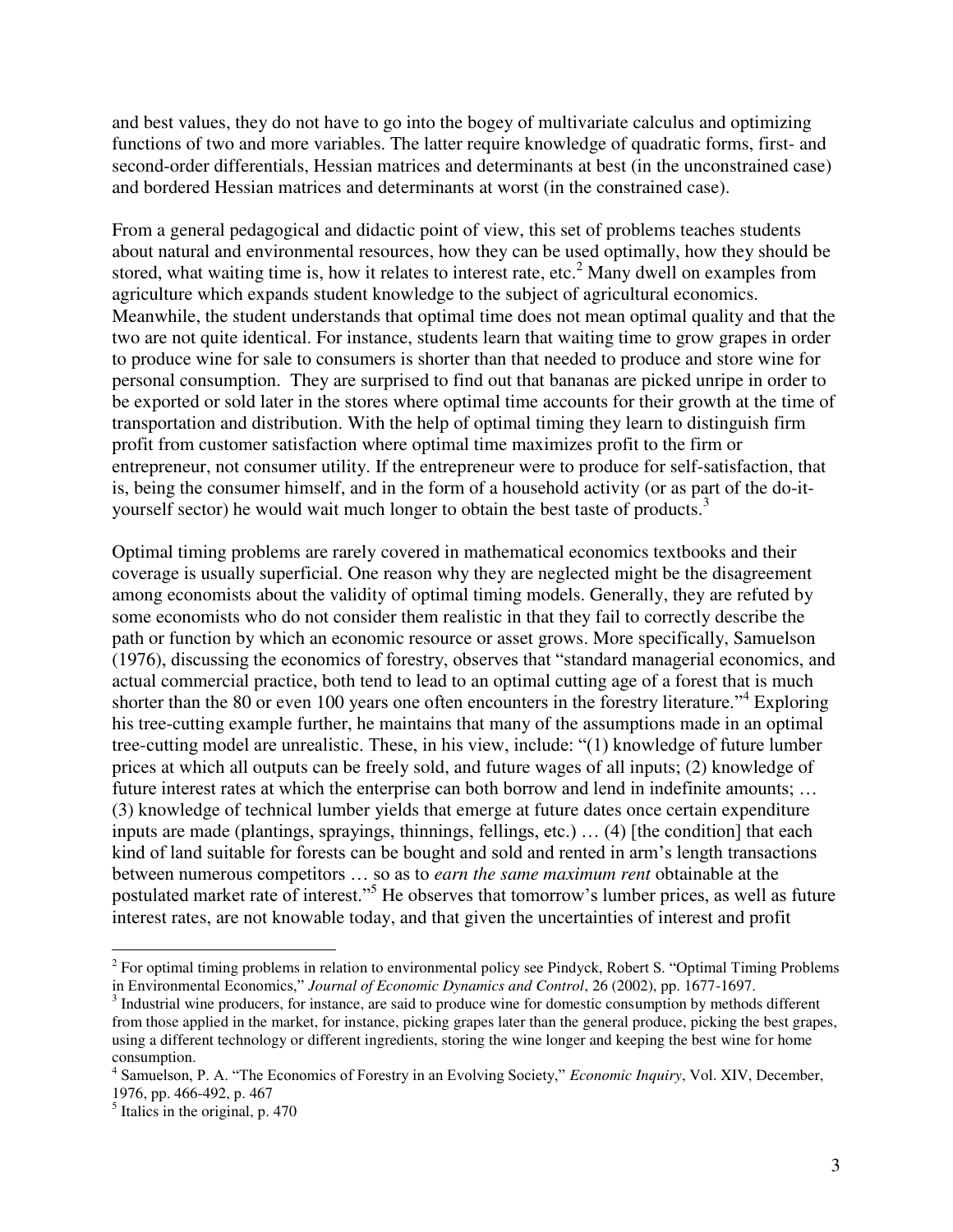yields one cannot guarantee that the enterprise will at each date be able both to borrow and to lend in indefinite amounts at one interest rate. $6$  Furthermore, the rotation period which maximizes the sustained yield of a forest is so long that at positive interest rates and market rent for land, it will bankrupt the enterprise, or alternatively, ignoring rent land and maximizing the internal rate of return will bring so short a rotation period that growing trees will be impossible. To these limitations optimal timing problems face one can add the difficulty of estimating the particular function by which an economic resource grows. The process of estimating requires robust knowledge of the specific field of environmental science, mining, arts or other plus further expertise in marketing the respective product. The future value function must be estimated promptly usually by empirically observing the growth of the asset or natural resource, which is a difficult endeavor. Thus, the growth of a specific tree species to be planted, logged and sold as timber or other, must be observed tightly so that to maximize the correct present value function and estimate the exact waiting time.

Yet, things have changed since the time Samuelson wrote about the economics of forestry. With the development of science waiting time has consistently been reduced rendering optimal timing problems valid and more relevant to today's economic reality. Artificial selection, cultivation, genetic modification, and other methods of biotechnology have led to substantially reducing the growing time for biological resources. The time to harvest plants such as trees, flowers, vegetables, and fruits has been shortened dramatically with the help of fertilizers, phosphates, artificial lightening, etc., all of which stimulate species growth immensely but few of which existed at the time Samuelson described environmental management. Bio-cultivation has led to planting and breeding the most rapid and prosperous breeds and species with the sole purpose to reduce waiting time. This reduction is, in effect, a reduction of the opportunity cost of waiting since, in congruence with Samuelson's conclusion, the interest rate is the opportunity cost of money which the investor could alternatively put in the bank for an interest or other, instead of a difficult, strenuous and risky agricultural undertaking. Trees used to produce lumber which in the past have taken 40 years to grow, now take 20 years. By bringing down the opportunity cost of money the reduction in waiting time has made various environmental and natural resource projects much more attractive than in the past. Generally, science and biotechnology have somewhat changed the behavior of environmental managers and businessmen, from one of exploration and depletion to one of preservation and sustainability. Such is the example of fisheries where with the help of biotechnology fishermen have turned to growing fish in artificial or semi-artificial conditions rather than overuse common-pool resources, as the established cliché. Fishermen today are far less prone to overharvesting but, on the contrary, much more oriented to the optimal use, preservation and harvesting of a natural endowment. In the special

 $\overline{a}$ 

<sup>&</sup>lt;sup>6</sup> Samuelson continues with an example of a consulting firm which applied dynamic programming to the tree-cutting problem where the "computer spun out of control and generated a negative… imaginary root for the equation." This according to Samuelson demonstrates that if economic modeling is applied and realistic profit rates are to be reached, it does not pay to keep a forest in existence at all (Samuelson, 1976, p. 467). Furthermore, he notes that the assumption of low interest rates as they apply to forestry is faulty where "the interest rate is the enemy of long-lived investment projects" (Samuelson, 1976, p. 473), and that lumber prices are wrongly presumed by analysts to be constant at relatively low levels. Samuelson's paper stresses some optimal timing mistakes made even by prominent economists such as Irving Fisher, Kenneth Boulding, H. Hotelling, John M. Keynes, to name a few. The paper also uncovers some of the divergences between economists, on the one hand, and foresters and environmentalists, on the other.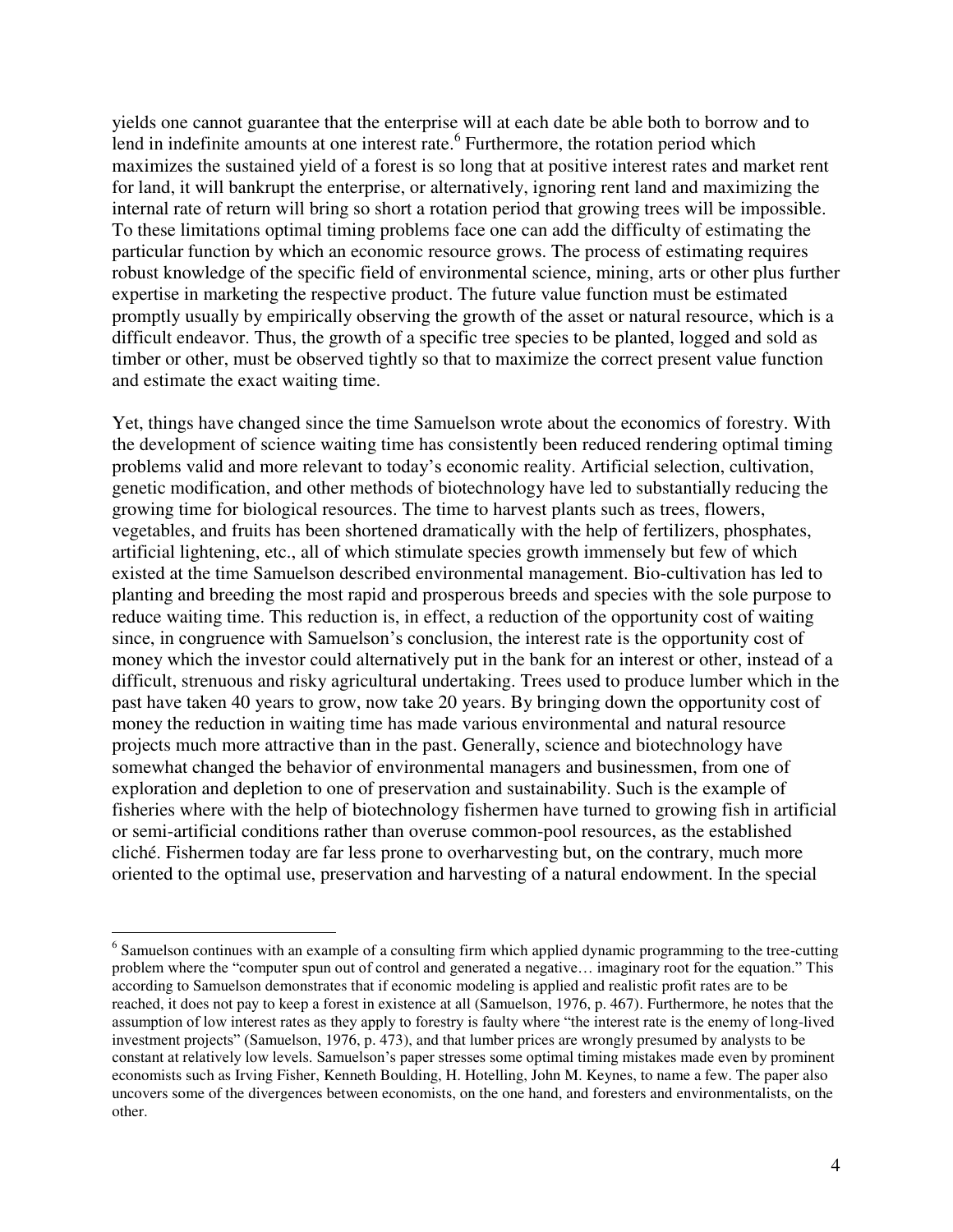conditions of artificial fish farming, the use of artificial insemination, optimal temperature, feeding, etc., has increased yields from sustainable fishing immensely.

Time has also worked favorably for arts, increasing the popularity of artifacts, jewelry, antiques, etc. As people become more affluent, they get more sophisticated and as they get more sophisticated, they tend to appreciate art more. Thus, valuable or rare art objects become more desirable and a much preferred investment even by ordinary people. This is especially true at the time of an economic or financial crisis when material or financial assets of low value must be converted into objects that serve as a store of value. Mighty investors find themselves more willing to buy expensive ware and luxury items when market demand for their products has fallen by putting their money in an expensive jewel, golden watch or a famous artist's drawing, the value of which would appreciate with time. Waves of bank runs, consistent inflation that devalues fiat money and other shocks have taught investors that keeping a deposit for an interest in the bank is not always the best thing to do.

Generally, textbook authors do a poor job revealing the nature and applications of optimal timing problems. Interesting illustrations are missing and the numerical examples given are rather dull and elementary. Problems present the simplest case of a natural exponential function or expression for the future value of an economic resource where the base is the natural exponential number *e* and never go deeply into more sophisticated cases or situations of a general base or a logarithmic function (natural or general).

Ian Jacque (2006) in his "Mathematics for Economics and Business," a basic-level text, discusses optimal time in the context of investment decisions and present value. He introduces interest compounding, relating thus present value to future value in the discrete case. Pemberton and Rau (2001) briefly introduce the formula for continuous compounding and discounting and discuss time in economics. However, they only define rate of growth in relation to rate of change and stop there leaving the reader without any practical illustrations of those two. Sydsaeter and Hammond (2006) also discuss present and future value showing the interesting case of implicit differentiation. They demonstrate optimal timing in the general case where they use the implicitfunction rule to show the negative effect interest rate has on optimal time. However, more detailed, numerical examples showing different situations and diverse future value functions are missing and the only illustration given refers to harvesting trees again. The tree-cutting example seems to be an ongoing theme of most textbooks. Students, therefore, cannot fully comprehend the variety and width of optimal timing problems applied to diverse situations. Baldani et al. (2001) emphasize intertemporal consumption showing the relationship between present and future consumption. They also demonstrate net present value of an income stream and solve a constrained optimization of consumption. However, there is no relevance to natural resource economics, sustainable harvesting or growth of an initial endowment. Similar is the discussion in Silberberg (2000) who as well presents intertemporal choice in the context of utility maximization. Then a more thorough coverage follows discussing Fisherian investment in the context of trees again and giving interest rate as their optimal rate of growth. In fact, Silberberg (2000) moves into the Fisher equation of the real and nominal interest rate and, finally, into stocks and flows. Nicholson (1992) whose intermediate-level microeconomics text is also more mathematically oriented follows Silberberg's pattern. After discussing discounted present value from the point of view of financial economics, where he presents the perpetual case of a long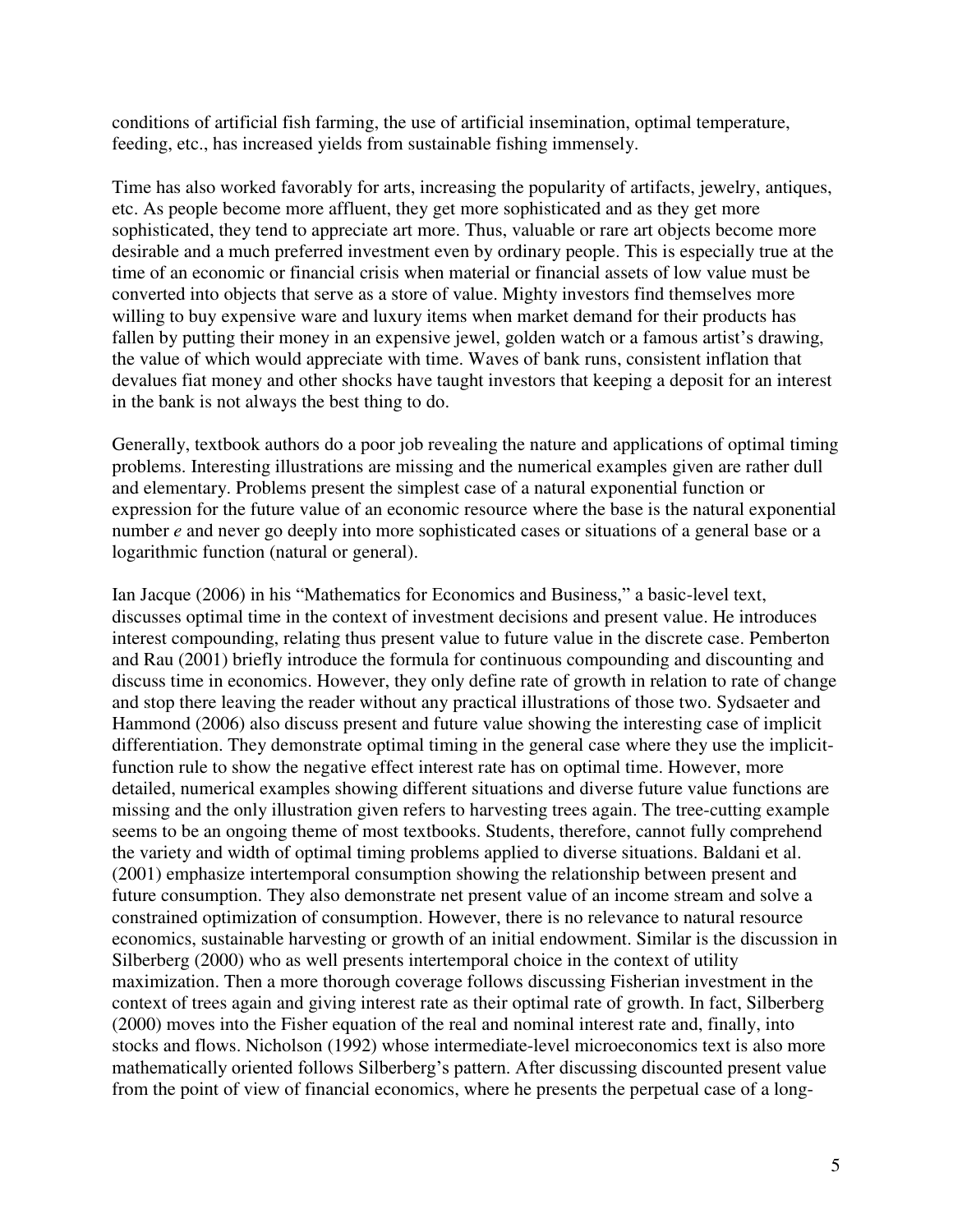lived machine or of a perpetual asset or bond, he shows the continuous case of a sum (integral) of present values. In addition to the rental rate of a machine he covers the "tree-cutting" example again obtaining the optimal harvesting age for trees and analyzing the effect of interest rate on it. This is followed by an interesting discussion into human and physical capital as well as the standard case of future versus present consumption in the discrete case and considering two periods only. The analysis continues with optimal control theory, stocks and flows, similar to that in Silberberg (2000).

Of the higher-level texts, Miller (1979) presents compounding and discounting in the discrete and continuous case with no reference to harvesting or natural resource economics but sticking solely to financial economics and the example of principal and interest. An advanced text such as de la Fuente (2000) does not make reference to optimal timing problems. Simon and Blume (1994), a standard textbook used in undergraduate mathematical economics courses, also refers to the present value of an investment decision discussing the discounted flow of revenues and annuities. The authors demonstrate the example in the case of both discrete and continuous discounting where it does not become clear how one obtains from the other, given the natural exponential number *e*. This leads to the section on optimal holding time where they introduce the rate of growth by the first-order condition. The example given is rather basic, using the future

value of a real estate which grows exponentially and taking the specific form  $F(t) = 10,000e^{\lambda t}$ . The example solves the optimal time for selling the estate as 69.44 years, given that the interest rate will remain at 6% in the foreseeable future. A second-order condition is missing. The text continues with the differentiation of other functions and terms, all scattered around. Some interesting examples given in the exercises section include the sales of a rare book, wine and a parcel of land. However, the examples solved numerically cover only the simple case of a natural exponential number and never delve into more sophisticated situations.

Few of the textbooks present the derivatives of exponential and logarithmic functions, both general and natural, where the two types could actually be related and the derivatives of a general exponential or logarithmic function could be obtained by converting those conveniently into natural exponential or natural logarithmic function.<sup>7</sup> Of the standard textbooks Chiang (1984) alone presents the derivatives of exponential and logarithmic functions, rate of growth of a simple function, rate of growth of composite functions, etc. He gives the interesting example of wine storage (with storage cost ignored) and the usual one of timber cutting where his examples end. Both examples are awkwardly solved, which makes it hard for students to follow the second-order condition and in the second example it is even missing.

# **3. Solving optimal timing problems elegantly**

Before throwing the student into sophisticated examples it is good to plainly cover base conversion and the rules of differentiating exponential and logarithmic functions. After discussing those generally we introduce base conversion which allows converting any general base *b* into the number *e*, convenient to use in economic and mathematical analysis, or any general number *a*, that is,

 7 For reference see Todorova, T. *"Problems Book to Accompany Mathematics for Economists,"* Wiley-Blackwell, Hoboken, New Jersey, 2010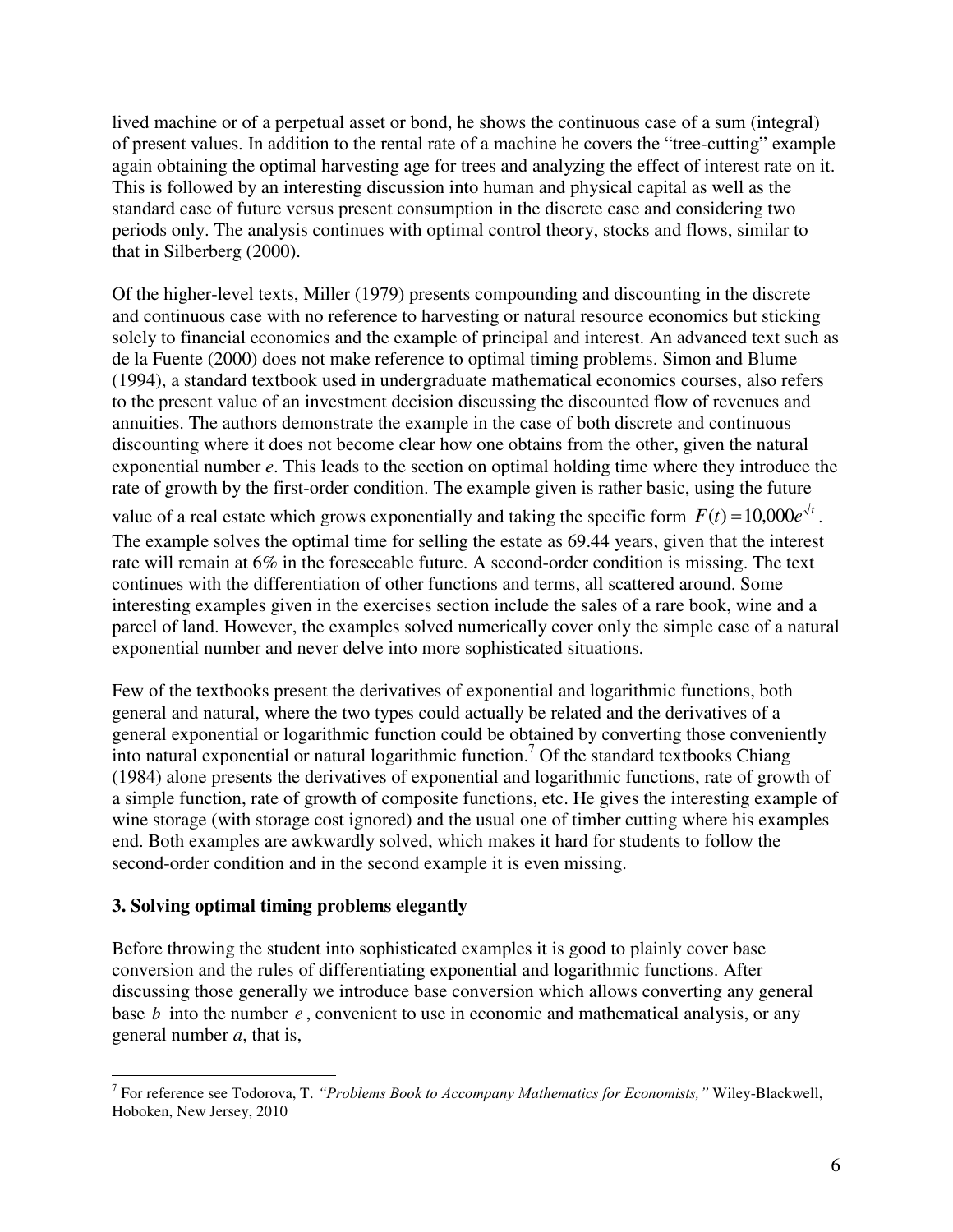$$
b = e^{\ln b} \qquad \qquad b = a^{\log_a b}
$$

The method of base conversion to the natural exponential number *e* is key to the teaching of optimal timing where it is much easier to work with *e* as the base when it comes to finding firstorder and second-order derivatives of objective functions. It is good to remind students that when the base is 10 we speak of a common log , when it is *e* we speak of a natural log . The formula for base conversion is as important in deriving the derivatives of exponential and logarithmic functions. Practical experience shows that students taking introductory mathematical economics have no difficulty dealing with logarithms, logarithmic and exponential functions, but find their differentiation particularly hard. A student-friendly approach is to mention that students already know that the derivative of the function  $e^t$  with respect to time  $t$  is the function itself, that is,

$$
\frac{de^t}{dt}=e^t
$$

The logarithmic equivalent of this natural exponential function is the simple logarithmic function ln *<sup>t</sup>* whose derivative with respect to *<sup>t</sup>* is

$$
\frac{d \ln t}{dt} = \frac{1}{t}
$$

These simple illustrations can be expanded to the more general cases where instead of the variable *t* we have some function of it  $f(t)$  with the following derivatives:

$$
\frac{de^{f(t)}}{dt} = f'(t)e^{f(t)} \qquad \qquad \frac{d\ln f(t)}{dt} = \frac{f'(t)}{f(t)}
$$

We can easily see that the first two simple derivatives are special cases of the last two when  $f(t) = t$ . A more interesting case is when the base is a number different from *e*, for example, some general base *<sup>b</sup>* , stressed only in Chiang (1984) both in the theoretical and problem section. Base conversion comes in handy now, where the derivative of the function  $b<sup>t</sup>$  with respect to *t* can be found as

$$
\frac{db'}{dt} = \frac{de^{t\ln b}}{dt} = e^{t\ln b} \ln b = b' \ln b
$$
\n
$$
\frac{d \log_b t}{dt} = \frac{d(\ln t/\ln b)}{dt} = \frac{1}{t\ln b}
$$

In the most expansive case of a function  $f(t)$  we have respectively

$$
\frac{db^{f(t)}}{dt} = \frac{de^{f(t)\ln b}}{dt} = f'(t)b^{f(t)}\ln b \qquad \qquad \frac{d\log_b f(t)}{dt} = \frac{d(\ln f(t)/\ln b)}{dt} = \frac{f'(t)}{f(t)\ln b}
$$

We can refer to the usual timber cutting problem where for a given planted forest the value of timber is an increasing function of time  $V = 3^{\sqrt{t}}$  but note that the base is chosen to be general, rather than the easy exponential case. At an interest (discount) rate of *r* the present value of timber is  $A(t) = Ve^{-rt} = 3^{rt}e^{-rt}$  which serves as the objective function to be maximized. Chiang (1984) is the only author presenting this interesting case of a general base different from *e*, but followed by a very awkward solution using the rate of growth. Chiang takes the log of the net present value function, differentiates it with respect to time to present it in the form of a rate of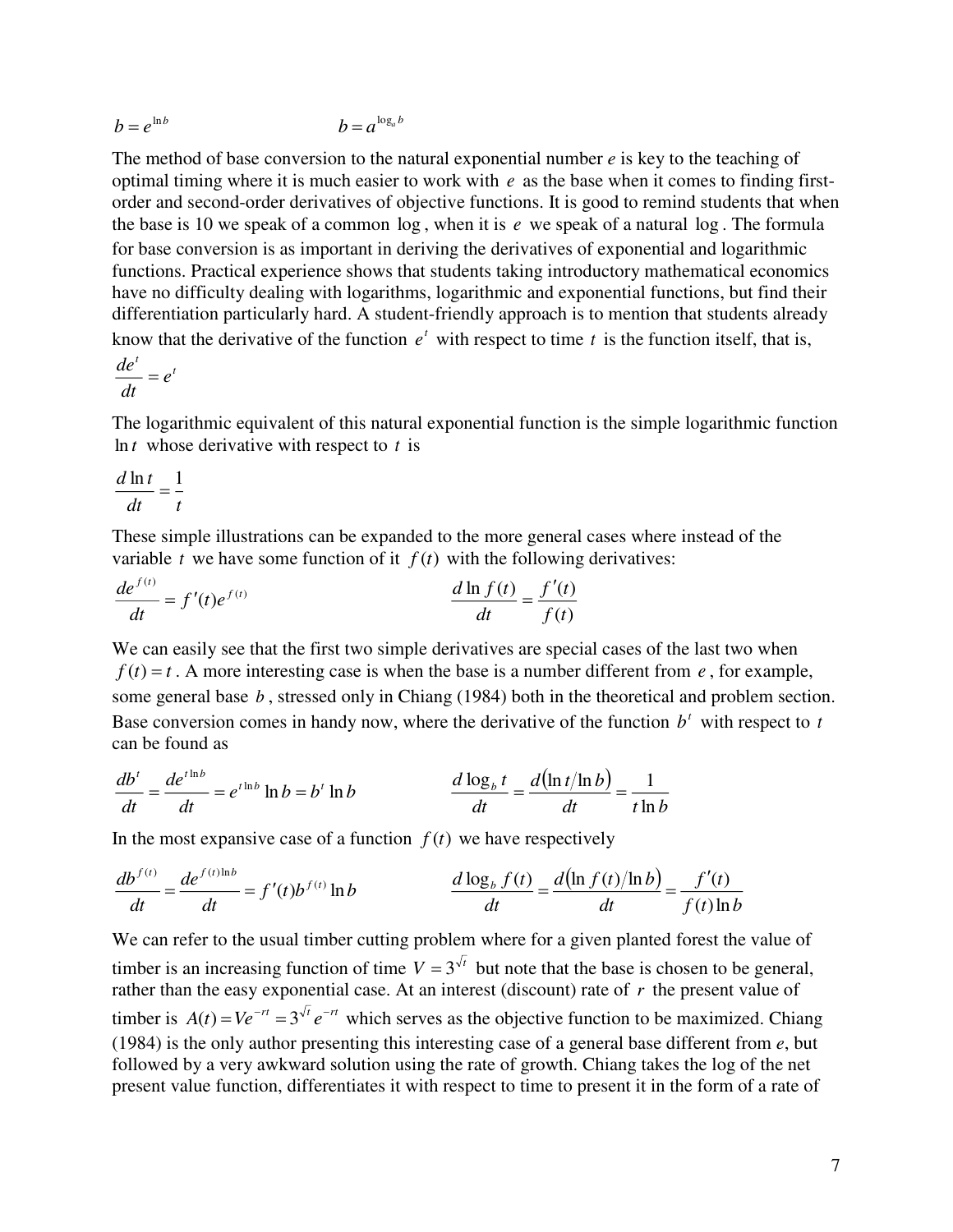growth and finally expresses the first derivative  $A'(t)$  in terms of the present value function *, where at the optimum the first derivative should be zero. A more elegant way to solve the* example is converting the base to *e* so that to account for the discounting factor. Rather than, for instance, applying the product rule, which is clumsy and hardly convenient to use in the secondorder condition, we proceed as,

$$
A(t) = 3^{\sqrt{t}} e^{-rt} = e^{\sqrt{t} \ln 3} e^{-rt} = e^{\sqrt{t} \ln 3 - rt}
$$

At this point it is easy to apply the first-order condition of maximization by simply differentiating an exponential function of the type  $e^{f(t)}$ , as follows

$$
A'(t) = \frac{dA}{dt} = e^{\sqrt{t} \ln 3 - rt} \left( \frac{\ln 3}{2\sqrt{t}} - r \right) = A(t) \left( \frac{\ln 3}{2\sqrt{t}} - r \right) = 0
$$

Since present value is positive, i.e.,  $A(t) \neq 0$ , the first derivative  $A'(t)$  can be zero only when *t*  $r=\frac{1}{2}$  $=\frac{\ln 3}{2\sqrt{2}}$ , that is, for  $t^* = \frac{\ln^2 3}{4\sqrt{2}}$  $\frac{1}{4r} = \frac{\ln^2}{4r}$  $\ln^2 3$  $t^* = \frac{m^2}{4r^2}$  giving the optimal number of years after which the timber should be cut. At an interest rate of 10%, for example, the optimal number of years is approximately 30 years, or

$$
t^* = \left(\frac{1.098}{0.2}\right)^2 \approx 30
$$
 years

To prove that present value is, indeed, maximized we resort to the second-order condition

$$
A''(t) = \underbrace{A'(t)}_{0} \left( \frac{\ln 3}{2\sqrt{t}} - r \right) + A(t) \left( -\frac{\ln 3}{4t\sqrt{t}} \right) = A(t) \left( -\frac{\ln 3}{4t\sqrt{t}} \right) < 0
$$

The first term in the second derivative is 0 because at the maximum the first derivative is  $A'(t) = 0$ , while the second term has a negative sign. Thus, we prove that the second derivative is negative and  $t^* \approx 30$  years is an optimal solution. The method is smooth and can be applied to various situations and optimal-timing decisions. A good illustration is a speculator in precious stones who has purchased a ruby that is increasing in value according to the function *t*  $V(t) = V_0 e^{\lambda t}$ , where *t* is time measured in years and  $V_0$  is some initial value of the ruby. This time the base is the simple exponential number but the example is interesting in that students are surprised to find out that the initial value  $V$ <sup>0</sup> of the ruby (at the initial moment or at  $t = 0$ ) has no effect on optimal time *<sup>t</sup>* . At a discount rate of 8% per year, for instance, we find

$$
A(t) = V_o e^{\sqrt{t}} e^{-rt} = V_o e^{\sqrt{t} - 0.08t}
$$
  
 
$$
A'(t) = V_o e^{\sqrt{t} - 0.08t} \left( \frac{1}{2\sqrt{t}} - 0.08 \right) = 0
$$
  
 
$$
t^* = \frac{1}{0.16^2} \approx 39,
$$

that is, the speculator should sell the ruby in approximately 39 years to maximize its present value. Students see that, since optimal time *t* depends solely on the interest rate, it is unaffected by the initial value  $V<sub>o</sub>$ . The second-order condition proves maximum, i.e.,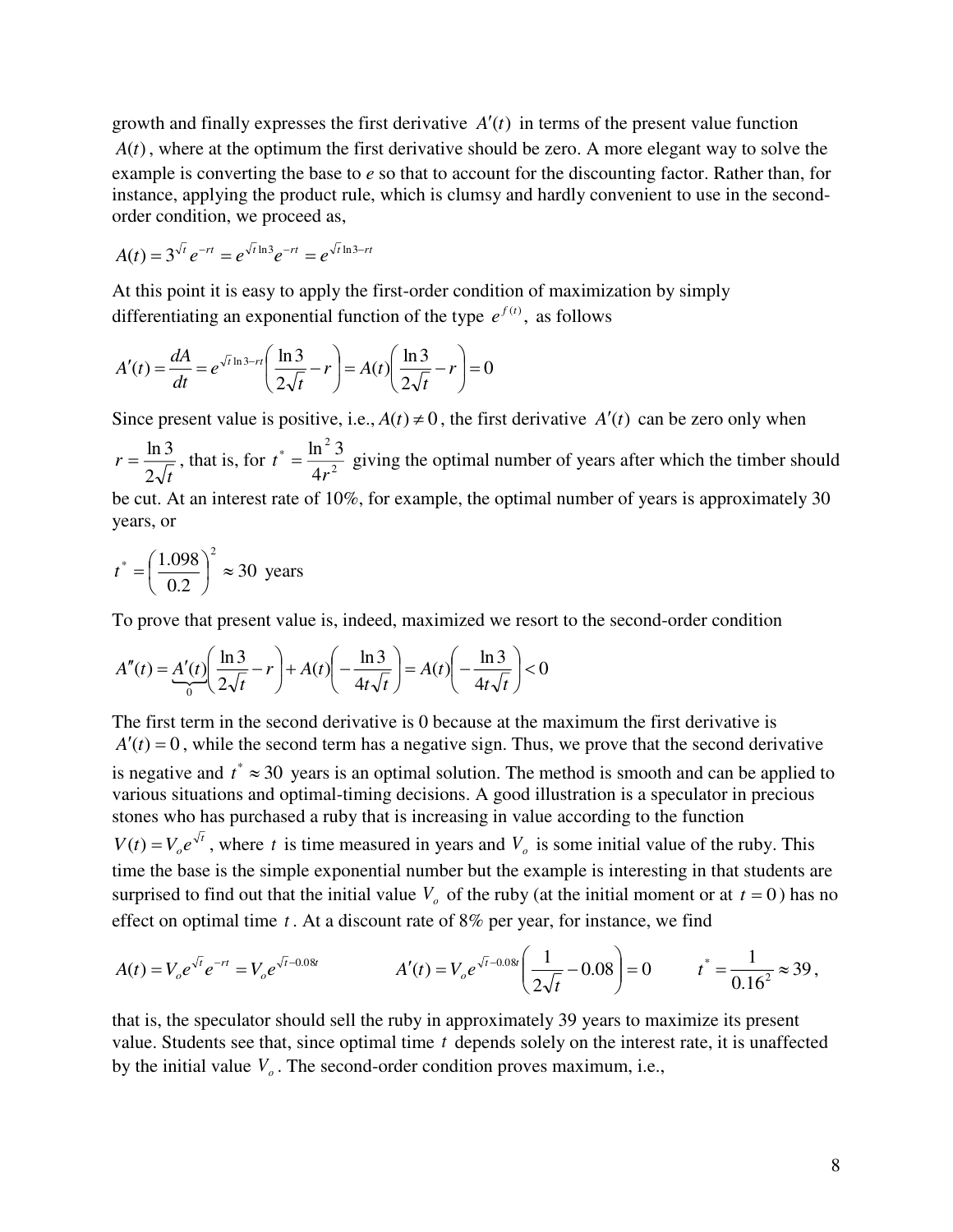$$
A''(t) = A'\left(\frac{1}{2\sqrt{t}} - 0.08\right) + V_o e^{\sqrt{t} - 0.08t} \left(-\frac{1}{4t^{3/2}}\right) = 0 + A(t)\left(-\frac{1}{4t^{3/2}}\right) < 0
$$

The example could be modified by giving a specific number for the initial value or slightly changing the function in the exponent. For instance, an investment which is valued approximately by the function  $f(t) = 50,000e^{0.2 \sqrt{t}}$  where the student has to find the relative change in the value of the investment, that is, its rate of growth, in, say, 10 years? A simple rateof-growth formula gives

$$
\frac{f'(t)}{f(t)} = \frac{0.2(50,000)e^{0.2\sqrt{t}}}{2\sqrt{t}(50,000)e^{0.2\sqrt{t}}} = \frac{0.1}{\sqrt{t}} = \frac{0.1}{\sqrt{10}} = 0.0316
$$
 or approximately 3.16%

Or the example of a coin and stamp dealer who calculates that his collection will appreciate after *t* years by the formula  $V(t) = $1,000e^{\sqrt{t/4}}$  in dollar terms. An annual discount rate of 8% results in an optimal time  $t^*$  of nearly 10 years when the dealer should sell the collection in order to maximize the return. An interesting pedagogical example is a general present value function  $A(t) = V(t)e^{-rt}$ , where the future value is not exactly known but taken generally. Again, using our simple technique of base conversion we can demonstrate to students that at the optimal time  $t^*$ , future value grows exactly at the rate of interest *r*, that is,  $\dot{V}(t) = r$ , where

$$
A(t) = V(t)e^{-rt} = e^{\ln V(t)-rt}
$$
  
 
$$
A'(t) = A(t)\left[\frac{d\ln V(t)}{dt} - r\right] = A(t)\left[\dot{V}(t) - r\right] = 0
$$

Furthermore, using the second-order condition and the implicit function rule, we can check that even in the general case optimal time  $t^*$  depends negatively on the interest rate  $r$ .

$$
A''(t) = A'(t)\left[\dot{V}(t) - r\right] + A(t)\left[\frac{V''V - (V')^2}{V^2}\right] = A(t)\left[\frac{V''V - (V')^2}{V^2}\right] < 0
$$
  
\n
$$
F(t^*, r) = \frac{V'(t^*)}{V(t^*)} - r = 0
$$
  
\n
$$
\frac{dt^*}{dr} = -\frac{F_r}{F_{t^*}} = \frac{1}{\frac{V''V - (V')^2}{V^2}} = \frac{V^2}{V''V - (V')^2} < 0 \text{ (negative by SOC)}
$$

The example of a large wood products company which has planted hybrid trees and has determined that the value  $V(t)$  of this timber (in millions of dollars) is increasing over time according to the exponential function  $V(t) = 16^{\lg(8t+16)}$  involves a common logarithm in the exponent. At an interest rate  $r$  of 6% per year, the company should cut the timber for maximum profit in approximately 18 years since

$$
A(t) = 16^{\lg(8t+16)} e^{-0.06t} = e^{2\ln 4\lg(8t+16) - 0.06t}
$$
  

$$
A'(t) = e^{-\ln 4(8)} \left[ \frac{2\ln 4(8)}{\ln 10(8t+16)} - 0.06 \right] = e^{-\ln 4(8)} \left( \frac{2\lg 4}{t+2} - 0.06 \right) = 0
$$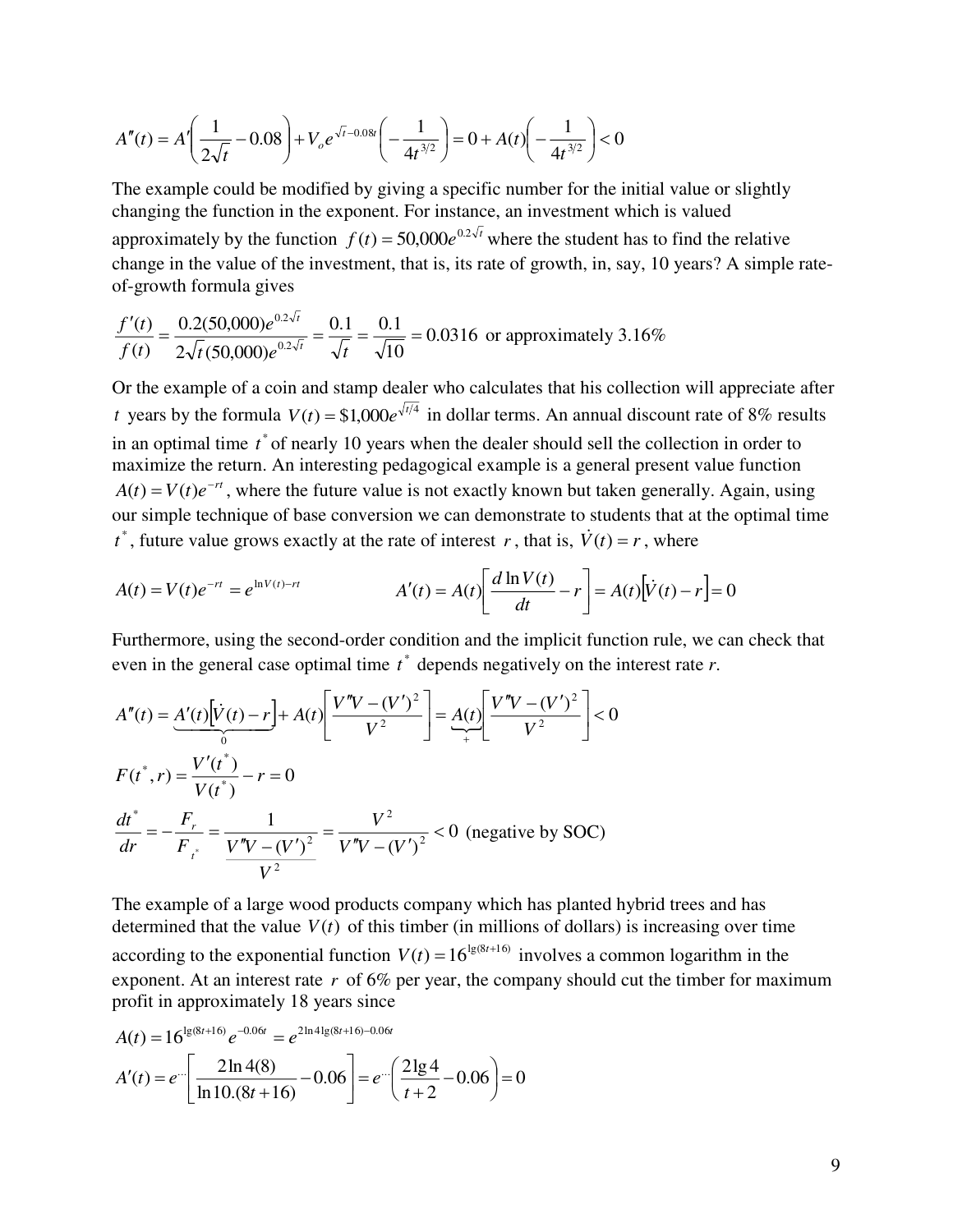$0.06 = 0$ 2  $\frac{2\lg 4}{t+2} - 0.06 =$  $t^* \approx 18$  years

The example could be transformed into a general log such as  $V(t) = 8^{\log_2 \sqrt{6+2t}}$  where at an interest rate *r* of 10% per year, a diamond should be sold in 12 years which will maximize profit to his owner since

$$
V(t) = 8^{\log_2 \sqrt{6+2t}} = 2^{\frac{3}{2}\log_2(6+2t)} = (6+2t)^{\frac{3}{2}}
$$
  
\n
$$
A(t) = (6+2t)^{\frac{3}{2}}e^{-0.1t} = e^{\frac{3}{2}\ln(6+2t) - 0.1t} \qquad A'(t) = e^{-\left[\frac{3}{(6+2t)} - 0.1\right]} = 0, \text{ and } t^* = 12 \text{ years}
$$

The logarithmic form of the exponent could as well be transformed into a parametric problem where students could be asked to establish the effect of certain parameters on optimal time. An example could be a large orange producer in Greece the value  $V(t)$  of whose produce (in

millions of dollars) is increasing over time according to the exponential function  $V(t) = a^{\ln \sqrt{b}t+c}$ , where  $a, b, c > 0$ ,  $a > e$  and *t* is time for oranges to ripe. Assuming that the discount rate is *r*, students may be asked to find optimal time *t* for the producer to pick oranges such that the present value of the harvest is maximized and to see how *<sup>t</sup>* is related to the three coefficients  $a, b, c$  and the interest rate  $r \cdot A$  similar task is for them to find the optimal time to pick bananas for a large banana producer in Ecuador who has determined that the value  $V(t)$  of the produce (in millions of dollars) is given by  $V(t) = a^{\ln \sqrt{t-bc}}$  again specifying the parameters, i.e.,  $(a, b, c > 0$  and  $a > e$ ). The example of an olive producer in Spain for whom the value *V*(*t*) of the olive produce is estimated to be  $V(t) = a^{\log_b \sqrt{ct+d}}$  ( $a > b > 1$  and  $c, d > 0$ ), is taking a general, rather than a natural, log in the exponent. Examples could as well include paintings and museums as the famous Prado museum in Madrid which owns a painting by El Greco. Experts in the field have evaluated that its value  $V(t)$  is increasing over time according to the exponential function  $V(t) = 2^{\sqrt{2}t+5}$ . At an annual interest rate constant at 8 percent, Prado computes that it is optimal to sell El Greco's painting in about 35 years. Or the famous Thyssen museum which owns a Picasso painting whose value grows by the function  $V(t) = 2^{\sqrt{2}t+8}$  and which at an annual interest rate of 10 percent should be sold in 20 years.

#### **Conclusion**

These are only a few of the ample illustrations of optimal timing problems which could be covered in a course in mathematical economics. Examples are easy for students to comprehend while expanding their knowledge of mathematics or operations with logarithms, exponents, logarithmic and exponential functions. Through the method of base conversion students learn to swiftly differentiate a net present value function and its derivative so that to use first- and second-order condition. Optimal timing allows covering essential economic models and applications using the instruments of univariate calculus. Yet, the student feels like a true